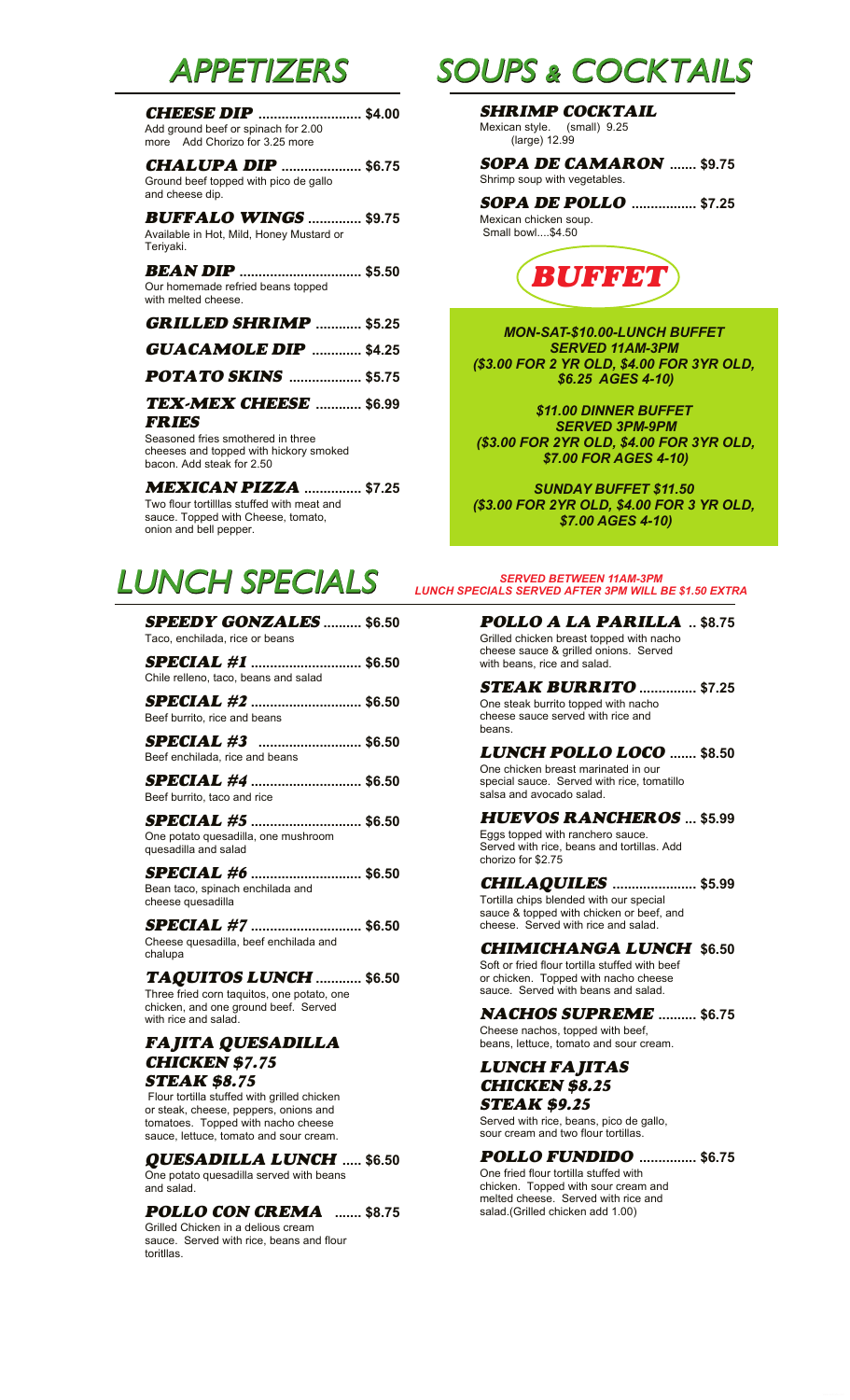## HOUSE SPECIALS

#### **BURRITOS DELUXE ........ \$8.75**

Two burritos, one with chicken and beans, one with beef and beans. Topped with lettuce, tomato and sour cream.

#### **SUPER QUESADILLA** .... \$11.25

Oversized flour tortilla stuffed with grilled chicken and steak, cheese, rice, tomato, onion and bell pepper. Served with lettuce, tomato and sour cream.

#### **ENCHILADAS ...................... \$10.25 MEXICANOS**

Three chicken enchiladas topped with mild sauce, lettuce, tomato and sour cream. Served with rice and beans.

#### **QUESADILLA ........................ \$8.75 RELLENAS**

Grilled flour tortilla stuffed with chicken or beef and cheese. Served with beans and salad.

#### **TAQUITOS .............................. \$8.25 MEXICANOS**

Four fried corn taquitos, two beef & two chicken. Served with lettuce, tomato and sour cream.

#### **FAJITA ................................... \$10.75 CHIMICHANGA**

Two chimichangas filled with grilled chicken or beef, onions, bell pepper and tomato. Served with rice or beans and salad.

### **RANCHERAS**

Five different enchiladas, beef, chicken, cheese, bean and potato. Topped with cheese, lettuce, tomato and sour cream.

**CHILAQUILES ...................... \$9.25** Tortilla chips blended with our special sauce. Topped with cheese, and your choice of beef or chicken. Served with rice and salad.

#### **SHRIMP WITH ................. \$12.75 VEGETABLES**

Rice topped with shrimp, california medley vegetables and nacho cheese.

#### **STEAK ENCHILADAS .... \$10.75** Four steak enchiladas. Served with rice

and salad.

#### **SUPREME ............................. \$10.25 EL GRANDE QUESADILLAS**

Two quesadillas stuffed with beef tips and cheese. Served with lettuce, tomato and sour cream.

#### **HAWAIIAN CHICKEN .. \$10.75**

Grilled strips of Chicken and Pineapple with Teriyaki Sauce served with rice and salad.

#### **HAWAIIN SHRIMP ....... \$12.75**

Grilled Shrimp with Onions and Pineapple. Topped with Cheese Sauce. Served with Rice and Flour Tortillas.

#### **TEXAS QUESADILLA .... \$11.99**

Oversized Flour Tortilla Stuffed with Grilled Chicken , Steak, Shrimp, Cheese, Rice, Tomato, Onion and Bell Pepper. Serrved with Lettuce, Tomato and Sour Cream.

#### **EXPRESSO .............................. \$9.25VEGETARIAN BURRITO**

Beans, Rice, Cheese and Lettuce wrapped in an oversized flour tortilla. Topped with Burrito sauce, Guacamole, Tomato and Onions.

#### **........ \$8.75 CHIMICHANGA ................ \$10.25**

Two soft or fried flour tortillas stuffed with chicken, beef or beef tips. Topped with nacho cheese sauce. Served with beans and salad.

#### **.... \$11.25 SUPER BURRITO ............. \$10.99**

Oversized burrito stuffed with grilled chicken, steak, beans and rice. Topped with lettuce, tomato and sour cream.

**BURRITOS ............................ \$10.25 MEXICANOS**

Two burritos stuffed with beef tips and beans. Topped with nacho cheese sauce, lettuce, tomato and guacamole.

**"LA FAVORITA" ................ \$9.25** Burrito with beef tips, chicken chalupa and beef enchilada. Topped with nacho cheese sauce.

**POLLO CON CREMA ....... \$11.75** Grilled chicken in a delicious cream sauce. Served with rice, beans and flour tortillas.

**POLLO LOCO ....................... \$11.75** Chicken breast marinated in our special sauce. Served with rice, tomatillo salsa and avocado salad.

**POLLO FUNDIDO ............. \$10.25** Two fried flour tortillas stuffed with chicken. Topped with sour cream and melted cheese. Served with rice and beans.

**POLLO EMPANIZADO** Breaded chicken breast. Served with **ENCHILADA SUPER .. \$12.25 ...... \$ 10.25**

rice, guacamole and tortillas. **POLLO ADOBO .................. \$11.25**

Grilled chicken breast cooked with bell pepper, onion, spinach, tomatoes and mushrooms. Topped with melted cheese. Served with rice and flour tortillas.

#### **CAMARONES A LA ...... \$12.75 DIABLA**

Grilled shrimp topped with special hot sauce. Served with rice and salad.

#### **CHICKEN WITH ............... \$11.25 VEGETABLES**

Rice topped with grilled chicken, california medley vegetables and nacho cheese.

Chalupa, chile relleno, enchilada and burrito. Served with rice and beans. *EL GRANDE .......................***... \$11.75** 

**CARNITAS ............................ \$11.75** Pork tips served with rice, salad and flour

#### **CHORI POLLO .................... \$12.25**

Grilled Chicken Breast Topped with Chorizo (mexican sausage) and Cheese. Served with Rice, Beans and Flour Tortillas.

tortillas.

#### **TEXAS BURRITO ............ \$11.99**

Oversized Burrito Stuffed with Grilled Chicken, Steak, Shrimp , beans and rice. Topped with Lettuce, Tomato and Sour Cream.

#### **CAMARONES CON ........... \$13.75 CREMA**

Grilled Shrimp cooked in a Delicious Cream Sauce. Served with rice, beans and flour tortillas.

*Add extra sour cream 1.00, extra cheese dip 1.50 Add pineapple 2.00 Substitute for grilled chicken 1.00*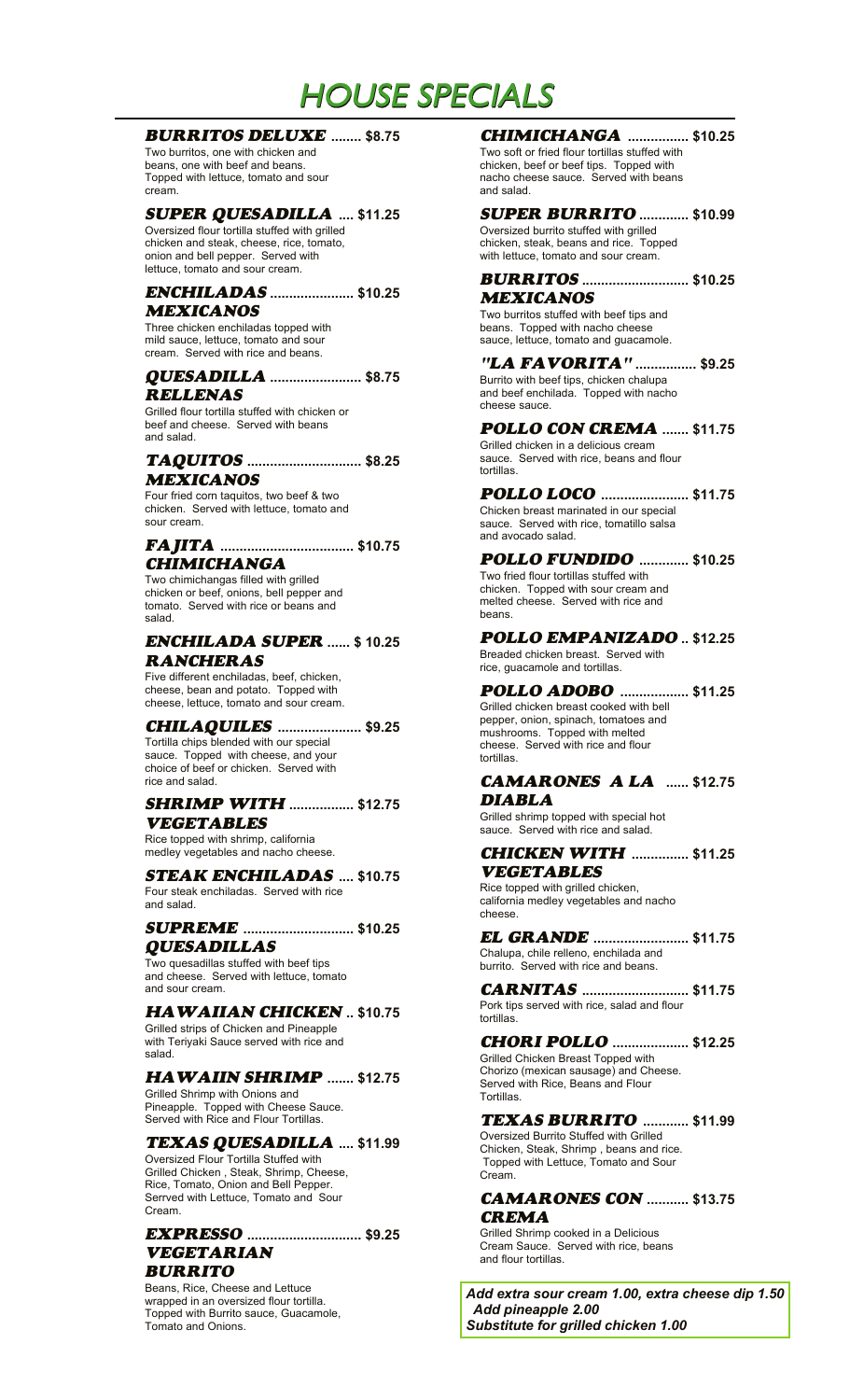### A LA CART

**BEEF OR .................. (1) 2.25 (3) 6.25 CHEESE CHICKEN TACO**

**SOFT BEEF OR .... (1) 2.75 (3) 7.75 BEEF OR CHICKEN TACO**

**BEEF OR .................. (1) 3.75 (2) 7.25 CHICKEN BURRITO** 

**SPINACH OR ........ (1) 3.50 (2) 6.75 POTATO BURRITO**

**BEEF BURRITO .. (1) 3.75 (2) 7.25 GRILLED WITH NACHO CHEESE**

**BURRITO DELUXE .......... \$4.50** One beef or chicken burrito topped with lettuce, tomato and sour cream

**BEEF OR .................. (1) 2.25 (3) 6.50 CHICKEN ENCHILADA**

**CHEESE, ................... (1) 2.25 (3) 6.50 POTATO OR SPINACH ENCHILADA**

**QUESADILLA .................... (1) 2.25 (2) 4.25**

**CHICKEN** *BEEF OR ..................* **(1) 3.75 (2) 7.25** 

**QUESADILLA**

**POTATO, ................ (1) 3.50 (2) 6.75 SPINACH OR MUSHROOM QUESADILLA**

**CHICKEN ................. (1) 4.50 (2) 8.75**

#### **QUESADILLA**

**STEAK ...................... (1) 4.50 (2) 8.75 QUESADILLA**

**SHRIMP .................. (1) 4.50 (2) 8.75 QUESDILLA**

#### **SUPREME TACOS ADD \$1.00**

# FROM THE GRILL

#### **TACOS DE CARNE AZADA**

Grilled and chopped beef served on three soft corn tortillas. Served with beans, pico de gallo and tomatillo salsa.

Grilled chicken breast topped with nacho cheese sauce & grilled onions. Served with rice, beans, and salad.

#### **LA CHALUPA SPECIAL \$12.25**

Grilled chicken and shrimp with onions and tomatoes. Covered in cheese sauce. Served with rice, beans and salad.

#### **POLLO TEQUILA .............. \$12.75**

One chicken breast with special tequila flavor, nacho cheese and pineapple. Served with rice, guacamole salad and tortillas.

#### **QUESADILLAS DOS .......... \$9.75 AMIGOS**

Two quesadillas; one steak and one shrimp. Served with lettuce, tomato and sour cream.

**............ \$11.75 ALAMBRE ........................... \$12.25** Steak, chicken and shrimp grilled with onions, tomato, peppers, bacon and mushrooms. Served on top of rice with a salad.

#### **POLLO AZADO** Grilled chicken breast served with rice and avocado salad. **POLLO A LA PARILLA .................. \$11.25 \$11.25**

**POLLO RANCHERO ........ \$12.25** Grilled chicken breast topped with bacon, mushrooms and cheese. Served with rice, beans and salad.

**TRES AMIGOS .................... \$20.25** One grilled chicken breast, one piece of ribeye steak and a portion of shrimp. Served with rice, beans, salad and tortillas.

#### **ARROZ CON POLLO ...... \$11.50**

Tender sliced chicken breast cooked with mushrooms, onions and belll peppers served on a bed of rice with melted cheese. Served with guacamole salad and tortillas.

#### **CHILE COLORADO .......... \$11.25**

Steak strips cooked with ranchera sauce. Served with rice, beans and flour tortillas.

*EXTRA SHRIMP WILL BE \$2.75 MORE*

# FAJITAS

#### **FAJITAS CHICKEN \$12.75 STEAK \$13.75**

 Beef or chicken grilled with bell pepper, onion and tomato. Served with pico de gallo, salad, sour cream, rice, beans and flour tortillas

#### **SHRIMP FAJITAS ........... \$15.25**

Shrimp grilled with bell pepper, onion and tomato. Served with rice, beans, salad, sour cream, pico de gallo and flour tortillas.

#### **SUPER FAJITAS ............... \$18.25**

Beef, chicken, shrimp and bacon grilled with bell pepper, onion, tomato and mushrooms. Served with pico de gallo, salad, sour cream, rice, beans and flour tortillas

#### **VEGETARIAN** ..................... \$10.25 **FAJITAS**

Grilled onions, bell peppers, tomato, mushrooms and corn. Served with pico de gallo, salad, sour cream, rice, beans and flour tortillas.

**MIXED FAJITAS .............. \$13.75**

Beef and chicken grilled with bell pepper, onion and tomato. Served with pico de gallo, salad, sour cream, rice, beans and flour tortillas.

#### **TEXAS FAJITAS ............... \$14.75** Beef, chicken and shrimp grilled with bell

pepper, onion and tomato. Served with pico de gallo, salad, sour cream, rice, beans and flour tortillas. **FAJITAS A LA .................... \$14.25**

### **DIABLA**

Chicken or Steak with chorizo (mexican sausage), jalapeno pepper, mushrooms, onion and tomato. Served with rice, beans, lettuce, sour cream and pico de gallo.

### **.................... \$10.25 HAWAIIAN FAJITAS ... \$15.25**

Beef, Chicken and Shrimp grilled with bell pepper, onion, tomato, mushrooms and Pineapple chunks. Served with rice, beans and flour tortillas.

**Add Pineapple to any dish \$2.00**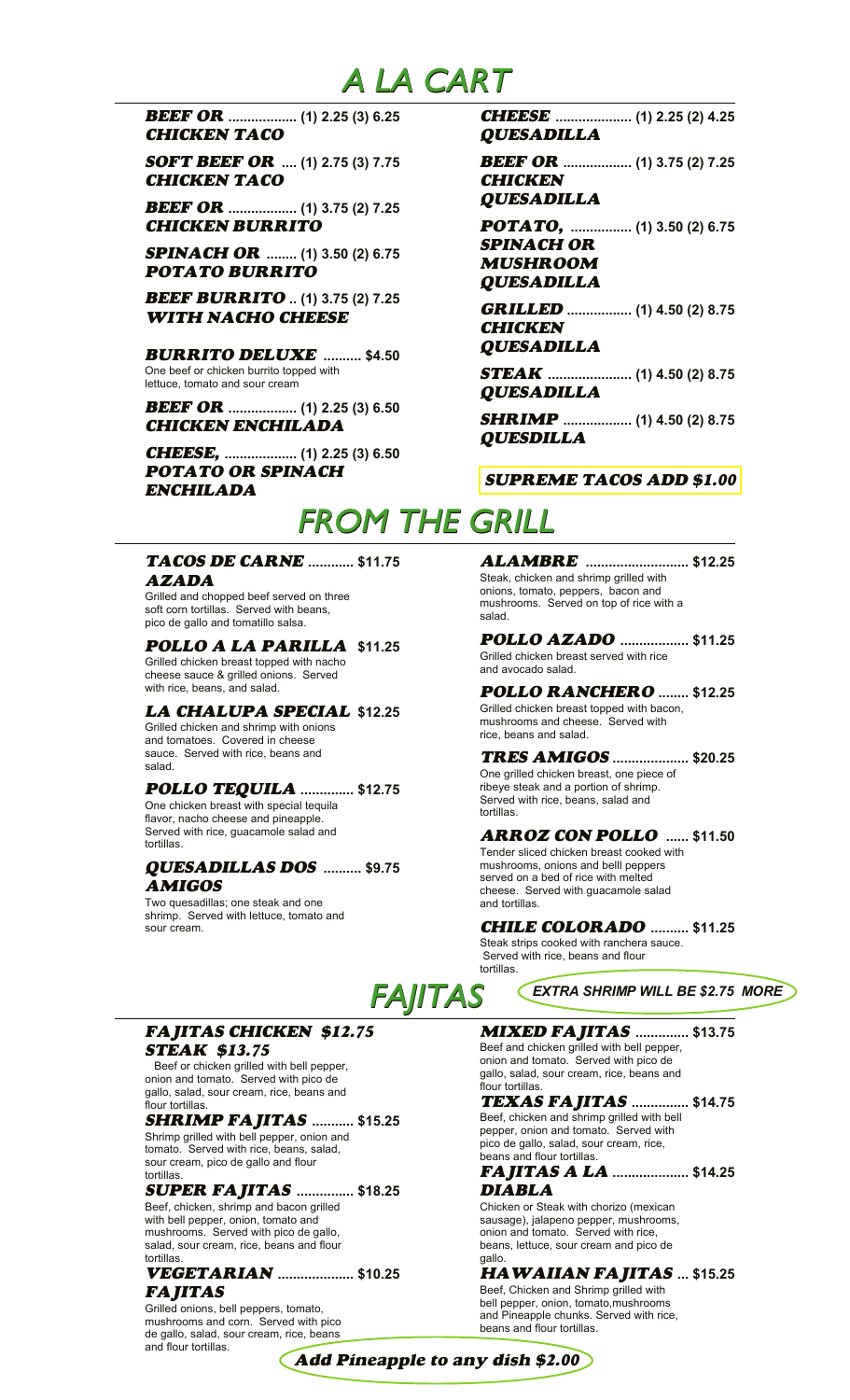### STEAKS

| Thin cut steak, lightly breaded and fried. Served with rice, beans, salad and tortillas.                       |  |
|----------------------------------------------------------------------------------------------------------------|--|
|                                                                                                                |  |
| Thin-cut steak topped with grilled onion, tomato and bell pepper. Served with rice, beans and flour tortillas. |  |
|                                                                                                                |  |
| Thin-cut steak topped with ranchera sauce. Served with rice, beans and flour tortillas.                        |  |
|                                                                                                                |  |
| Thin-cut steak. Served with rice, beans, salad and flour tortillas.                                            |  |

**MEXICAN CHEESE STEAK ................................................................................ \$12.75** Thin-cut steak topped with grilled onions and cheese sauce. Served with rice, beans and flour tortillas.

### MAKE YOUR OWN COMBINATION

**TACO** *\$8.75* **BURRITO ENCHILADA CHALUPA TAMALE CHILE RELLENO CHOOSE TWO CHOOSE TWO** 

**RICE BEANS BLACK BEANS**

**(ADD 1.00 MORE PER ITEM FOR GRILLED CHICKEN OR STEAK)**

### VEGETARIAN DINNERS

**1. CHALUPA, POTATO ENCHILADA & BEANS**

**2. (2) BEAN BURRITOS ... \$8.75 WITH NACHO CHEESE SAUCE**

**3. BEAN BURRITO, ........... \$8.75 POTATO ENCHILADA, AND BEAN TOSTADA WITH NACHO CHEESE SAUCE**

# **NACHOS**

| <b>CHEESE NACHOS</b> \$5.50          |  |
|--------------------------------------|--|
| <b>BEAN NACHOS</b> \$6.25            |  |
| <b>BEEF NACHOS</b> \$6.75            |  |
| <b>CHICKEN NACHOS</b> \$6.75         |  |
| <b>BEEF &amp; BEAN NACHOS</b> \$7.25 |  |
| <b>NACHOS SUPREME</b> \$9.25         |  |

Cheese nachos topped with beef, chicken, beans, lettuce, tomato and sour cream.

#### **FAJITA NACHOS-CHICKEN \$10.75 STEAK \$11.75**

 Crispy tortilla chips topped with grilled chicken or steak, onions, bell pepper, tomato and nacho cheese sauce.

**TEXAS NACHOS ............... \$12.75** Crispy tortilla chips topped with grilled chicken, steak, shrimp, bacon, onions, peppers, tomatoes and nacho cheese sauce.

**VEGETARIAN NACHOS . \$9.25**

Nachos Topped with Grilled Onion, Bell Pepper, Tomato, Mushrooms, Corn and Cheese Dip.

C**NACHOS TROPICALES . \$12.75** Crispy tortilla chips topped with grilled chicken, steak, shrimp, pineapple,green peppers, onions, tomatoes and nacho cheeese sauce.

**... \$8.75 4. BEAN BURRITO, ......... \$ 8.75 QUESADILLA AND CHALUPA CHALUPA**

> **5. CHEESE BURRITO, ...... \$8.75 POTATO TACO, WITH RICE AND BEANS**

> **6. POTATO BURRITO, .... \$8.75 MUSHROOM QUESADILLA AND SPINACH ENCHILADA**

# CHILD PLATES

| <b>11 YEARS OLD AND UP ADD \$2.00</b>                             |  |
|-------------------------------------------------------------------|--|
| <b>BURRITO &amp; TACO</b> \$5.50                                  |  |
| $\pmb{ENCHILADA\ &\textbf{TACO}\ \dots\ \$5.50}$                  |  |
| ENCHILADA, RICE &  \$5.50<br>BEANS                                |  |
| <b>BURRITO, RICE &amp; </b> \$5.50<br>BEANS                       |  |
| TACO, RICE & BEANS  \$5.50                                        |  |
| <b>HOT DOG &amp; FRIES</b> \$5.50                                 |  |
| <b>CHICKEN STRIIPS <math>\mathcal{E}'</math>  \$5.50</b><br>FRIES |  |
| <b>MINI CORN DOGS &amp;  \$5.50</b><br>FRIES                      |  |
| $ATIRC$ $ATITL$ $A$ $C$ $TIDITC$ $A E C$                          |  |

**QUESADILLA & FRIES ... \$5.50**